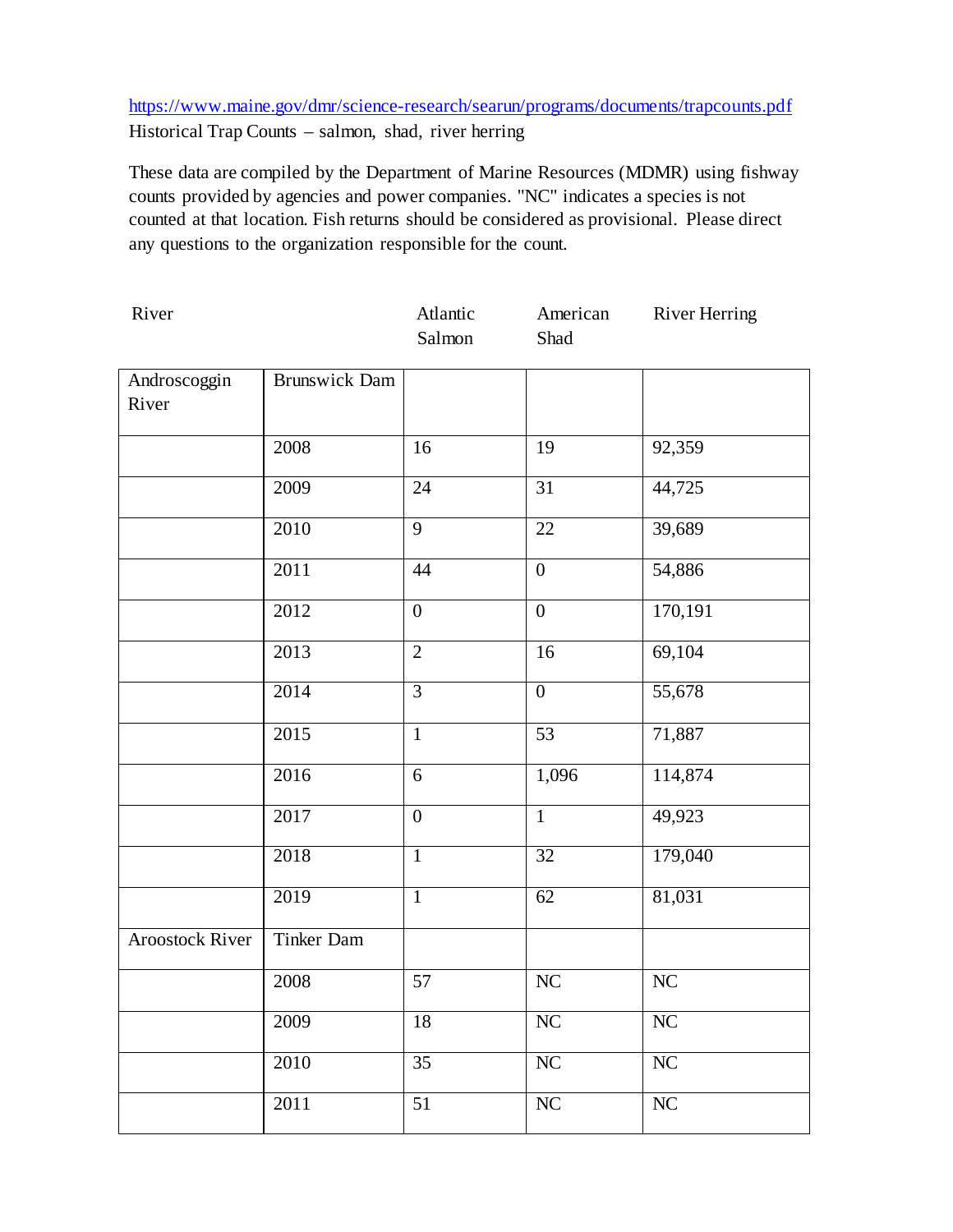|                | 2012                       | 35               | $\rm NC$         | $\rm NC$  |
|----------------|----------------------------|------------------|------------------|-----------|
|                | 2013                       | $\overline{9}$   | NC               | NC        |
|                | 2014                       | $\mathbf{1}$     | $\rm NC$         | $\rm NC$  |
|                | 2015                       | 6                | ${\rm NC}$       | $\rm NC$  |
|                | 2016                       | $\overline{7}$   | $\rm NC$         | $\rm NC$  |
|                | 2017                       | $\overline{3}$   | $\rm NC$         | $\rm NC$  |
|                | 2018                       | 39               | NC               | NC        |
| Kennebec River | Lockwood Dam               |                  |                  |           |
|                | $2008\,$                   | 21               | $\boldsymbol{0}$ | 131,201   |
|                | 2009                       | $\overline{33}$  | $\overline{0}$   | 45,934    |
|                | 2010                       | $\overline{5}$   | 39               | 76,745    |
|                | 2011                       | 64               | 17               | 37,846    |
|                | 2012                       | 5                | 5                | 179,358   |
|                | 2013                       | $8\,$            | $\boldsymbol{0}$ | 103,241   |
|                | 2014                       | 18               | $\overline{1}$   | 115,649   |
|                | 2015                       | 31               | 26               | 88,728    |
|                | 2016                       | 39               | 836              | 224,990   |
|                | 2017                       | 40               | 213              | 289,188   |
|                | 2018                       | $11\,$           | 437              | 307,035   |
| Kennebec River | <b>Benton Falls</b><br>Dam |                  |                  |           |
|                | 2008                       | $\overline{0}$   | $\overline{0}$   | 401,259   |
|                | 2009                       | $\overline{4}$   | $\overline{4}$   | 1,328,311 |
|                | 2010                       | $\boldsymbol{0}$ | 3                | 1,628,739 |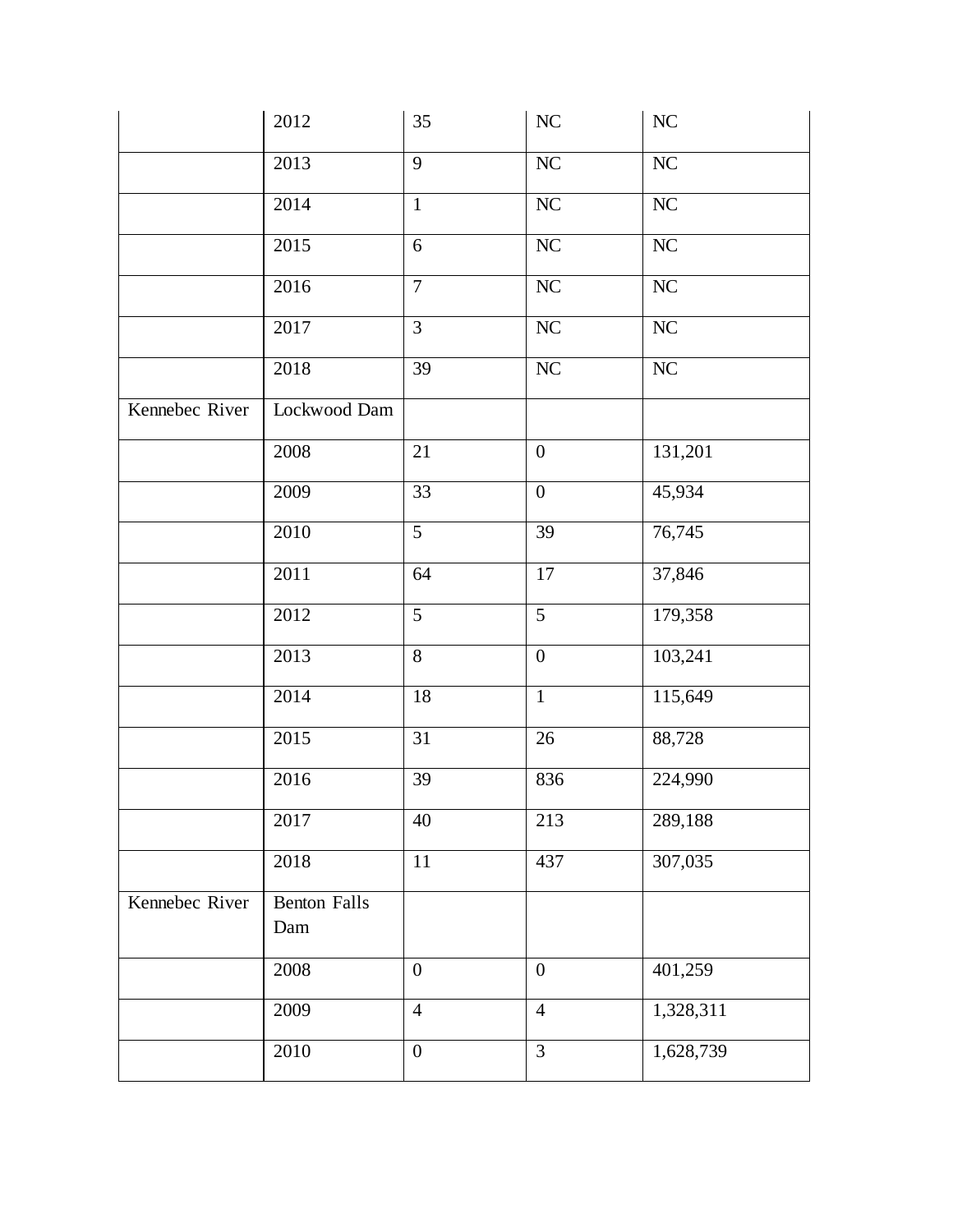|                      | 2011               | $\boldsymbol{0}$ | 54   | 2,752,123 |
|----------------------|--------------------|------------------|------|-----------|
|                      | 2012               | $\boldsymbol{0}$ | 163  | 1,703,820 |
|                      | 2013               | $\mathbf{1}$     | 113  | 2,272,492 |
|                      | 2014               | $\boldsymbol{0}$ | 26   | 2,378,906 |
|                      | 2015               | $\boldsymbol{0}$ | 47   | 2,158,769 |
|                      | 2016               | $\boldsymbol{0}$ | 18   | 3,128,753 |
|                      | 2017               | $\boldsymbol{0}$ | 65   | 3,547,091 |
|                      | 2018               | $\boldsymbol{0}$ | 26   | 5,579,901 |
| Narraguagus<br>River | Cherryfield<br>Dam |                  |      |           |
|                      | 2008               | 24               | 200  | $\rm NC$  |
|                      | 2009               | 36               | 223  | NC        |
|                      | 2010               | $\overline{76}$  | 247  | NC        |
|                      | 2011               | 196              | 294  | $\rm NC$  |
|                      | 2012               | 45               | 363  | $\rm NC$  |
|                      | 2013               | 49               | 371  | $\rm NC$  |
|                      | 2014               | 25               | 82   | NC        |
|                      | 2015               | 27               | 60   | $\rm NC$  |
|                      | 2016               | 9                | 459  | NC        |
|                      | 2017               | 36               | 843  | NC        |
|                      | 2018               | 42               | 608  | NC        |
| Penobscot River      | Milford Dam        |                  |      |           |
|                      | 2014               | 256              | 812  | 187438    |
|                      | 2015               | 729              | 1806 | 589503    |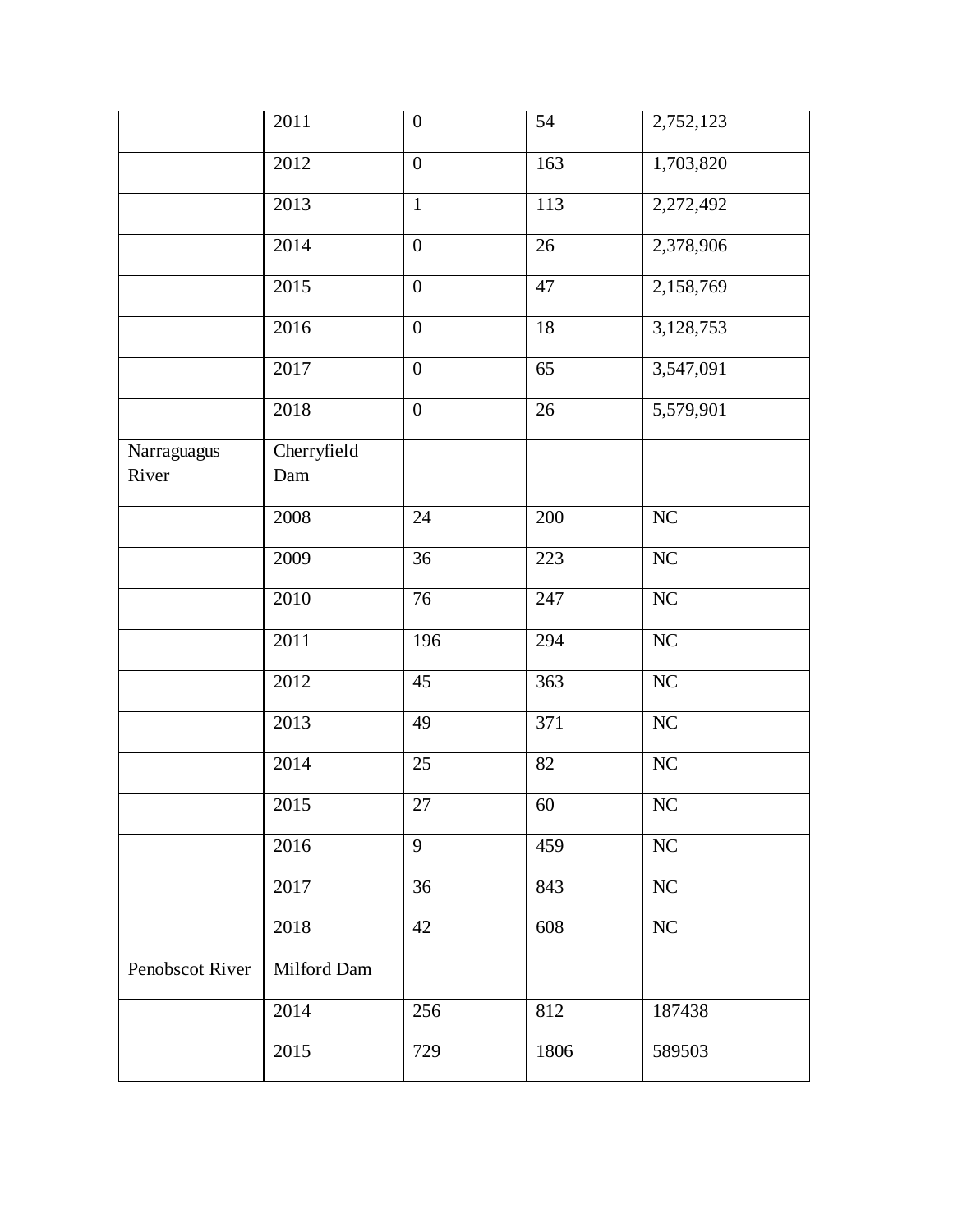|                 | 2016                | 501            | 8223             | 1262097          |
|-----------------|---------------------|----------------|------------------|------------------|
|                 | 2017                | 840            | 4012             | 1259096          |
|                 | 2018                | 757            | 4113             | 2175686          |
| Penobscot River | Orono Dam           |                |                  |                  |
|                 | 2014                | 5              | $\overline{0}$   | $\boldsymbol{0}$ |
|                 | 2015                | 6              | $\mathbf{1}$     | 19346            |
|                 | 2016                | 6              | $\overline{6}$   | 78707            |
|                 | 2017                | $\overline{9}$ | $\overline{0}$   | 90483            |
|                 | 2018                | 15             | 8                | 136932           |
| Saco River      | <b>Cataract Dam</b> |                |                  |                  |
|                 | 2008                | 62             | 1593             | 22563            |
|                 | 2009                | 14             | 2126             | 2012             |
|                 | 2010                | $20\,$         | 3663             | 19258            |
|                 | 2011                | 94             | 3338             | 39597            |
|                 | 2012                | 12             | 6419             | 28058            |
|                 | 2013                | $\overline{3}$ | 6171             | 43414            |
|                 | 2014                | $\mathfrak{Z}$ | 2580             | 11576            |
|                 | 2015                | 5              | 6171             | 19               |
|                 | 2016                | $\overline{2}$ | 16435            | 22644            |
|                 | 2017                | 8              | 3584             | 45003            |
|                 | 2018                | $\overline{3}$ | 4107             | 88654            |
| St. Croix River | Milltown Dam        |                |                  |                  |
|                 | 2008                | $\mathbf{1}$   | $\boldsymbol{0}$ | 12261            |
|                 | 2009                | $\overline{0}$ | $\overline{0}$   | 10450            |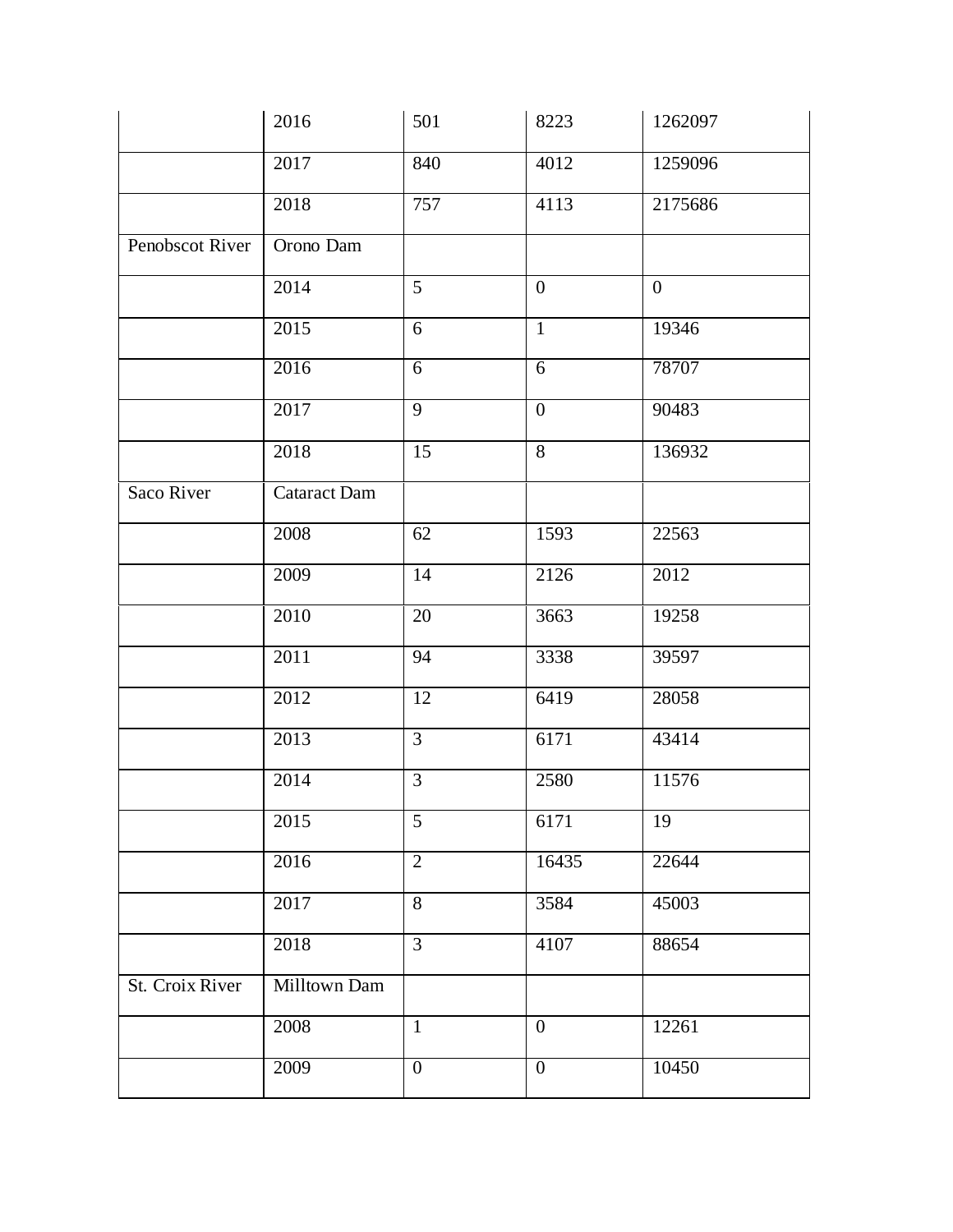|                    | 2010          | $\boldsymbol{0}$ | $\boldsymbol{0}$ | 59145  |
|--------------------|---------------|------------------|------------------|--------|
|                    | 2011          | $\boldsymbol{0}$ | $\boldsymbol{0}$ | 25142  |
|                    | 2012          | $\boldsymbol{0}$ | $\boldsymbol{0}$ | 36168  |
|                    | 2013          | $\boldsymbol{0}$ | $\boldsymbol{0}$ | 16677  |
|                    | 2014          | $\boldsymbol{0}$ | $\boldsymbol{0}$ | 27312  |
|                    | 2015          | $\boldsymbol{0}$ | $\boldsymbol{0}$ | 93503  |
|                    | 2016          | $\boldsymbol{0}$ | $\boldsymbol{0}$ | 33016  |
|                    | 2017          | $\boldsymbol{0}$ | $\boldsymbol{0}$ | 157750 |
|                    | 2018          | $\boldsymbol{0}$ | $\boldsymbol{0}$ | 270659 |
| <b>Union River</b> | Ellsworth Dam |                  |                  |        |
|                    | 2008          | $\boldsymbol{0}$ | $\boldsymbol{0}$ |        |
|                    | 2009          | $\overline{0}$   | $\overline{0}$   |        |
|                    | 2010          | $\boldsymbol{0}$ | $\boldsymbol{0}$ |        |
|                    | 2011          | $\boldsymbol{0}$ | $\boldsymbol{0}$ |        |
|                    | 2012          | $\overline{2}$   | $\boldsymbol{0}$ | 9589   |
|                    | 2013          | $\mathbf{1}$     | $\boldsymbol{0}$ | 11667  |
|                    | 2014          | $\mathbf{2}$     | $\boldsymbol{0}$ | 11634  |
|                    | 2015          | $\boldsymbol{0}$ | $\boldsymbol{0}$ | 561008 |
|                    | 2016          | $\boldsymbol{0}$ | $\mathbf{1}$     | 320245 |
|                    | 2017          | $\boldsymbol{0}$ | $\boldsymbol{0}$ | 327690 |
|                    | 2018          | $\boldsymbol{0}$ | $\boldsymbol{0}$ | 278675 |

Androscoggin Brunswick Counts conducted by DMR and Brookfield Renewable Energy Group.

Aroostook Tinker Dam

Counts provided by Algonquin Power.